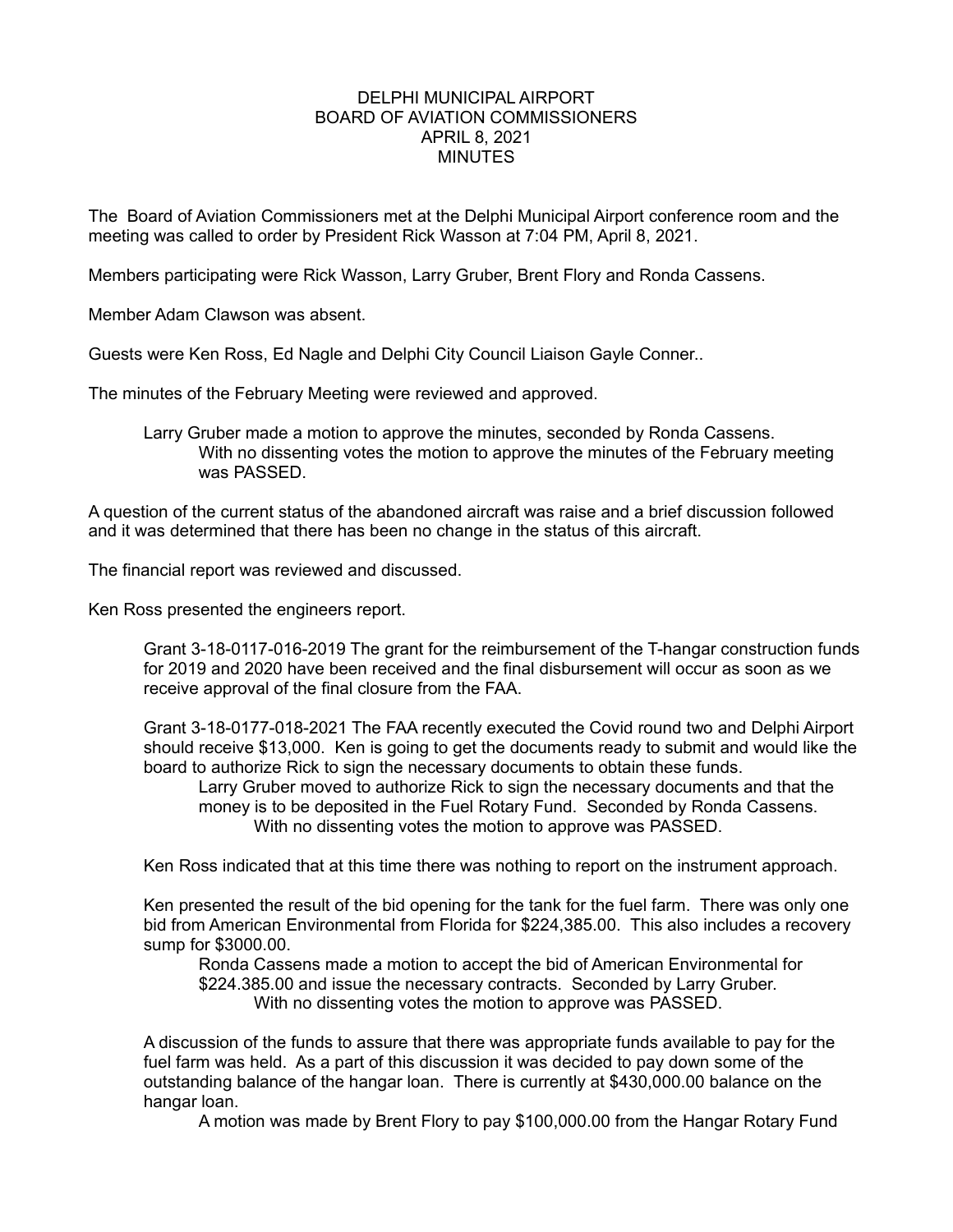against the balance due on the hangar loan. Seconded by Ronda Cassens With no dissenting votes the motion to approve was PASSED.

Discussion was initiated concerning the timing of the construction and how to close the current tank. Ken will work with IDEM about closing the tank in place.

# MANAGERS REPORT

A proposal from Fox Paving and Construction, Inc. for \$1000.00 to roll the rough areas adjacent to the new runway was presented.

Ronda Cassens made a motion to have Fox Paving and Construction roll the rough areas for \$1000.00. Seconded by Larry Gruber. With no dissenting votes the motion to approve was PASSED.

Some minor wind damage was reported to one of the hangar and was fixed by the manager.

Ken Ross used his magic and repaired the REIL's on the north end of the runway.

The count of the based aircraft at Delphi Municipal Airport was updated with the FAA. The FAA showed that we had only 14 based aircraft however information was provided to the FAA that will show that we currently have 27 based aircraft. I was also able to update this same information with INDOT.

I received a call form the FAA concerning information they had on file on how our lighting was set up. I was able in this discussion correct the errors that they had in their system.

As best that can be determined at this point it appears that we have used 200 gallons less propane that in past years.

I have reached out to Jake Adams, the Carroll County Economic Director to provide information about the services available at the airport.

Repaired a broken runway edge light that was probably broken when plowing snow.

# OLD BUSINESS

**NONE** 

# NEW BUSINESS

Request approval of the snow removal invoice from Bellinger's for \$1800.00. It was noted that this bill was less than the \$2400.00 that was anticipated.

A motion was made by Ronda Cassens to approve the invoice from Bellinger's for snow removal in the amount of \$1800.00. Seconded by Larry Gruber. With no dissenting votes the motion to approve was PASSED.

Discussion of the payment of hangar rent was initiated. It appears that there is some renters that are in arrears in the payment of their rent. The board requested that they be provided with a hangar income report so they are able to track these problems before they get out of hand.

#### OTHER BUSINESS